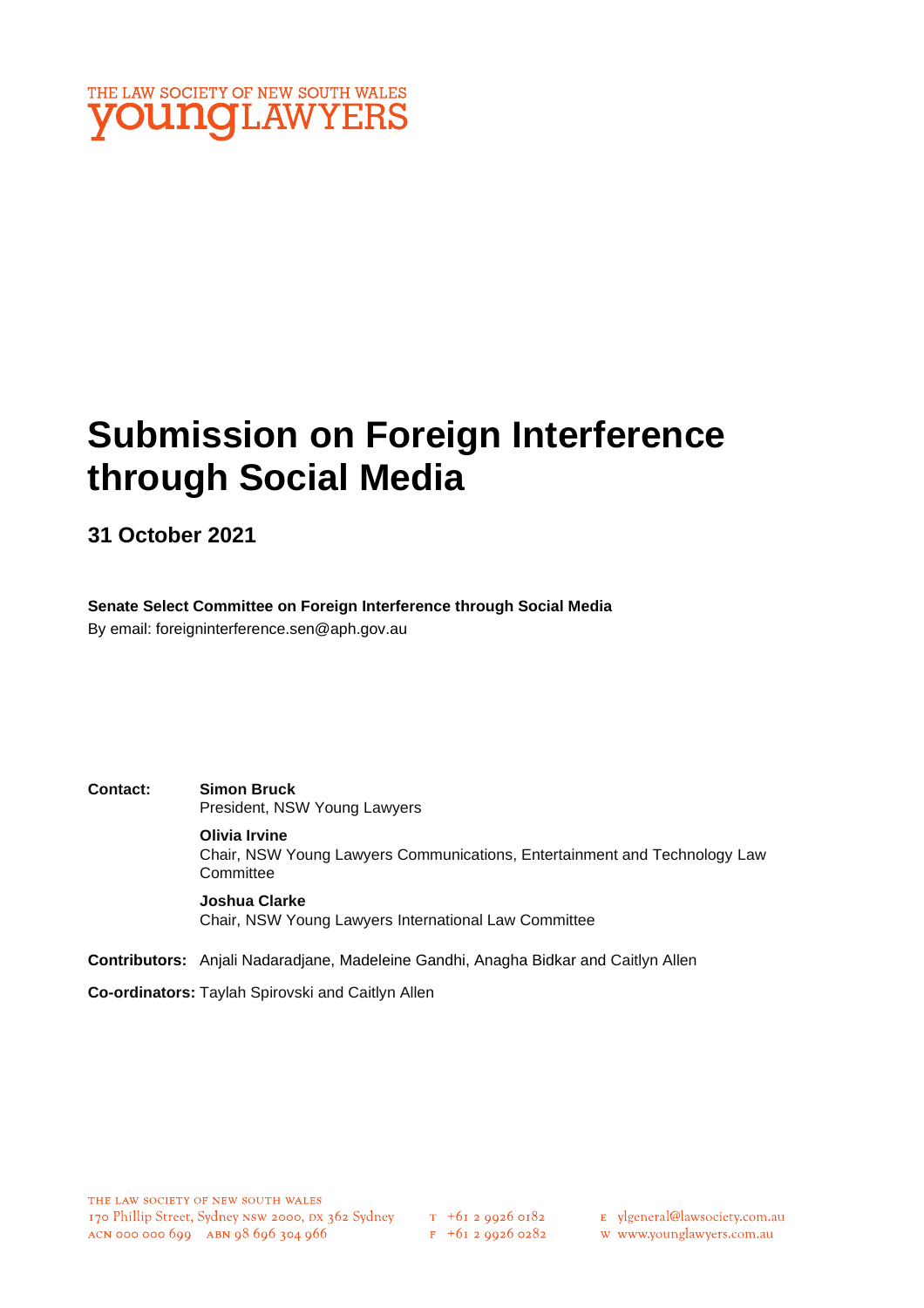### THE LAW SOCIETY OF NEW SOUTH WALES **VOUNGLAWYERS**

The NSW Young Lawyers Communications, Entertainment and Technology Law Committee and the International Law Committee (the Committees) make the following submission on Foreign Interference through Social Media.

### **NSW Young Lawyers**

NSW Young Lawyers is a division of The Law Society of New South Wales. NSW Young Lawyers supports practitioners in their professional and career development in numerous ways, including by encouraging active participation in its 15 separate committees, each dedicated to particular areas of practice. Membership is automatic for all NSW lawyers (solicitors and barristers) under 36 years and/or in their first five years of practice, as well as law students. NSW Young Lawyers currently has over 15,000 members.

#### **NSW Young Lawyers Communications Entertainment and Technology Law Committee**

The NSW Young Lawyers Communications, Entertainment and Technology (**CET**) Committee aims to serve the interests of lawyers, law students and other members of the community concerned with areas of law relating to information and communication technology (including technology affecting legal practice), intellectual property, advertising and consumer protection, confidential information and privacy, entertainment, and the media. As innovation inevitably challenges custom, the CET Committee promotes forward thinking, particularly with respect to the shape of the law and the legal profession.

#### **NSW Young Lawyers International Law Committee**

The International Law Committee is committed to providing a platform to young lawyers and law students with a key interest in international law (both public and private) to discuss among peers and learn from experts in the field through selected seminars, as well as providing networking opportunities. The Committee currently has over 1,200 members and has established working relationships with the Australian Institute of International Affairs, the Australian Dispute Centre, the Australian Centre for International Commercial Arbitration and the Rule of Law Institute of Australia. As one of its primary goals, the Committee endeavours to broaden the knowledge of international law within the legal profession and the Australian legal system. In doing so, the Committee seeks to promote informed discussion amongst its members and the wider legal community on international law in Australia.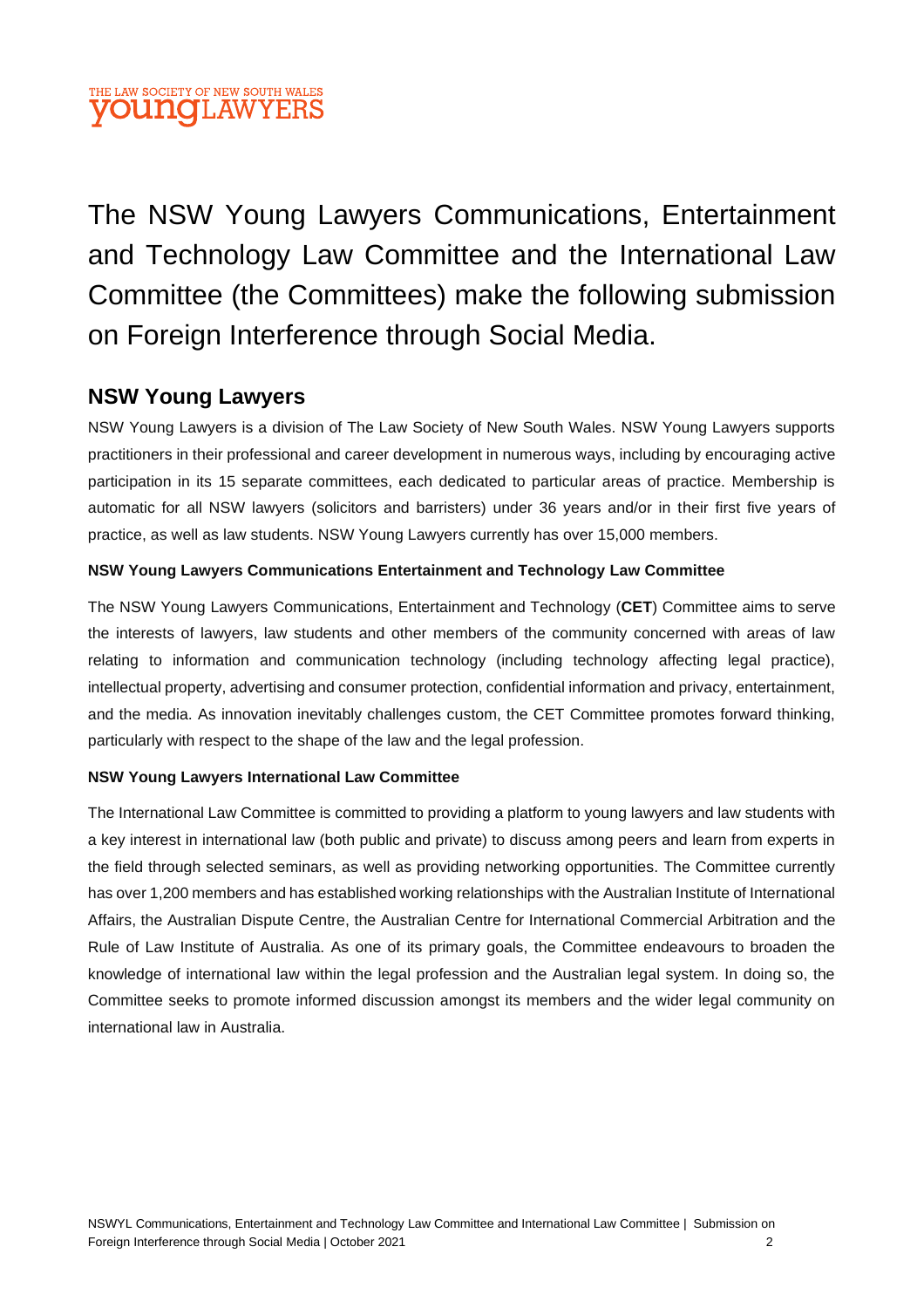### THE LAW SOCIETY OF NEW SOUTH WALES **UNOLAW**

# **Introduction**

The Committees welcome the opportunity to comment on Foreign Interference through Social Media on behalf of NSW Young Lawyers. The Terms of Reference consider the risk posed to Australia's democracy by foreign interference through social media, with particular reference to:

- (a) use of social media for purposes that undermine Australia's democracy and values, including the spread of misinformation;
- (b) responses to mitigate the risk posed to Australia's democracy and values, including by the Australian Government and social media platforms;
- (c) international policy responses to cyber-enabled foreign interference and misinformation;
- (d) the extent of compliance with Australian laws; and
- (e) any related matters.

The Committees have responded to parts (a) and (c) of the Terms of Reference in this submission and have otherwise not made submissions on the remaining Terms of Reference here. The Committees further rely on the NSW Young Lawyers submission made on 13 March 2020.<sup>1</sup>

## **Summary of Recommendations**

- 1. The Committees submit that the Australian Government should create easily digestible material that educates the public on detecting and differentiating fake social media accounts, particularly social bots.
- 2. The Committees submit that the Australian Government should require social media outlets operating in Australia to implement a policy that mandates the imposition of adequate checks and balances, and transparency to monitor the role of algorithms in the spread of misinformation and manipulated content.
- 3. The Committees submit that the Australian Government should require particular social media outlets, such as WeChat and Twitter, publish a digital registry of information for paid content.

<sup>1</sup> NSW Young Lawyers, International Law Committee Submission to the Select Committee on *Foreign Interference through Social Media* (13 March 2020) 5 [<https://www.lawsociety.com.au/sites/default/files/2021-](https://www.lawsociety.com.au/sites/default/files/2021-04/20200313_Submission_to_the_Select_Committee_on_Foreign_Interference_th.pdf) [04/20200313\\_Submission\\_to\\_the\\_Select\\_Committee\\_on\\_Foreign\\_Interference\\_th.pdf>](https://www.lawsociety.com.au/sites/default/files/2021-04/20200313_Submission_to_the_Select_Committee_on_Foreign_Interference_th.pdf).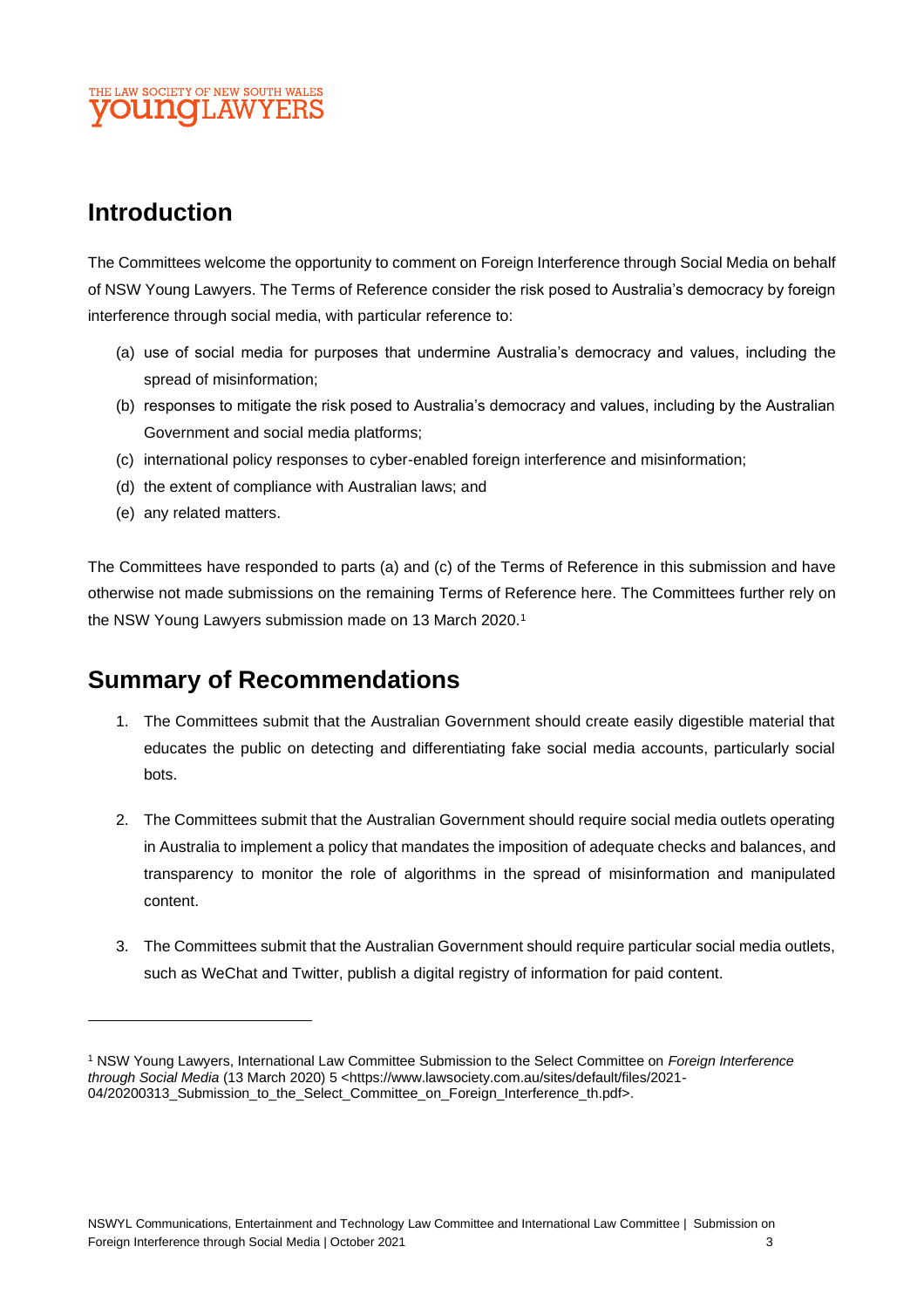### THE LAW SOCIETY OF NEW SOUTH WALES **OUNCLAWYEI**

- 4. The Committees recommend the Australian Government expands upon the Australian Electoral Commission's (**AEC's**) powers, to provide it with the authority to compel social media companies to provide information relevant to its investigations within specified timeframes. If those requests are not met with compliance within the specified timeframe, then punitive measures should be available, such as penalties and sanctions until compliance is met.
- 5. The Committees recommend amending the *Broadcasting Services Act 1992* (Cth) to modernise campaign methods by expanding the relevant provisions to include social media and online advertising.
- 6. The Committees recommend the Electoral Integrity Assurance Task Force take a more proactive approach in investigating and exposing cases of foreign interference.
- 7. The Committees recommend the Electoral Integrity Assurance Task Force implement an online searchable platform where previous cases of misinformation and interference are listed to increase public awareness.
- 8. The Committees recommend the Australian Government strengthen measures to educate the public on misinformation and provide the necessary skills to ascertain the validity of information presented. Programs such as the AEC's 'Stop and Consider' campaign are useful tools, however, other programs should be implemented and encouraged, including through integration of similar content in the education system to better educate the next generation on the tools they can utilise to help verify accurate information presented in cyber platforms.

# **Part A - use of social media for purposes that undermine Australia's democracy and values, including the spread of misinformation**

1. The Committees submit that, without safeguards, social media is a ready tool to cultivate social division and influence political processes through misinformation and disinformation. Social media cyberoperations present an immense challenge to the international community, especially given that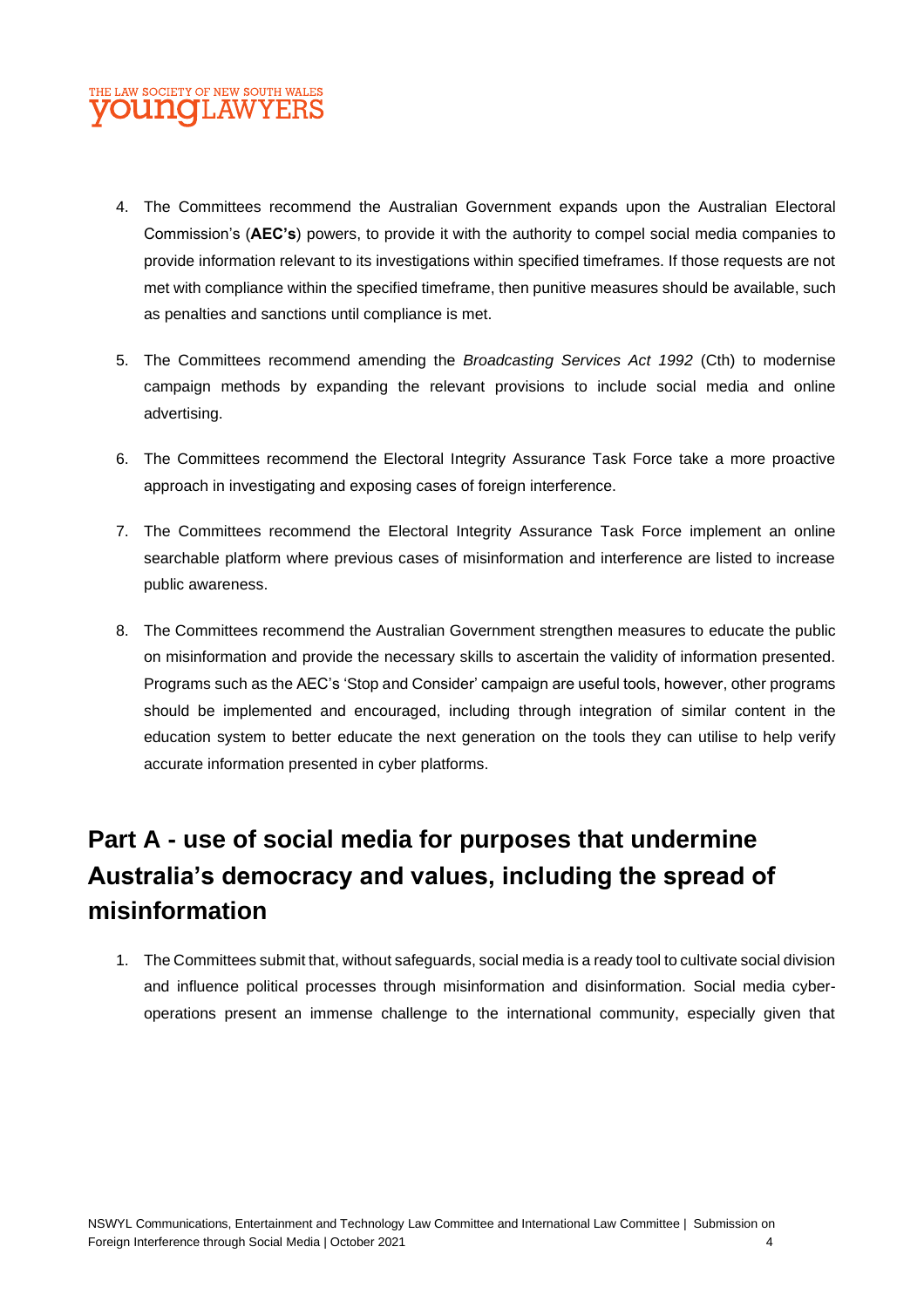customary international laws and formal agreements in respect of cyber-operations are still developing.<sup>2</sup>

2. The Committees define misinformation in this submission as false or inaccurate information that is not created with the intention of causing harm, and disinformation as false or misleading information that is deliberately disseminated by methodologies including spam campaigns and/or bots to mislead or deceive its recipients.<sup>3</sup>

### **Social Bots**

- 3. Social bots are automated or semi-automated social media accounts which are primarily controlled by algorithms, and which are programmed to behave like human social media users (for example, by automatically generating and spreading content).<sup>4</sup> The coordinated use of social bots can influence public opinion by giving the false impression that masses of *human* users support a particular idea or political candidate.
- 4. The Committees submit that the Australian Government should create digestible material that educates the public on how to detect and differentiate fake social media accounts from genuine accounts, particularly how to identify the use of social bots.<sup>5</sup>
- 5. Social bots are prevalent on social networks, with bots representing up to 25 percent of all Twitter accounts and a large portion of Facebook accounts.<sup>6</sup> Concerningly, this figure is likely to increase because bots are becoming easier to create due to rapid advancements in technology. At present, users without in-depth programming skills are still able to create bots through application programming interfaces and online services such as Somiibo.<sup>7</sup>
- 6. The Committees wish to emphasise research conducted by the Australian Strategic Policy Institute, which identifies Russia as the most prolific state actor engaging in online interference, followed by

<sup>5</sup> Sanja Kelly et al, 'Manipulating Social Media to Undermine Democracy', *Freedom House* (Webpage)

<sup>2</sup> Ashley Nicolas, 'Taming the Trolls: The Need for an International Legal Framework to Regulate State Use of Disinformation on Social Media' (2018) 107 *Georgetown Law Journal Online* 36, 38.

<sup>3</sup> Australian Communications and Media Authority, *Misinformation and news quality on digital platforms in Australia: A position paper to guide code development* (Report, June 2020) 9-10.

<sup>4</sup> Maja Brkan, 'Artificial Intelligence and Democracy: The Impact of Disinformation, Social Bots and Political Targeting' (2019) 2(2) *Delphi Interdisciplinary Review of Emerging Technologies* 66, 66-67.

<sup>&</sup>lt;https://freedomhouse.org/report/freedom-net/2017/manipulating-social-media-undermine-democracy>.

<sup>&</sup>lt;sup>6</sup> Ibid. 7 Ibid.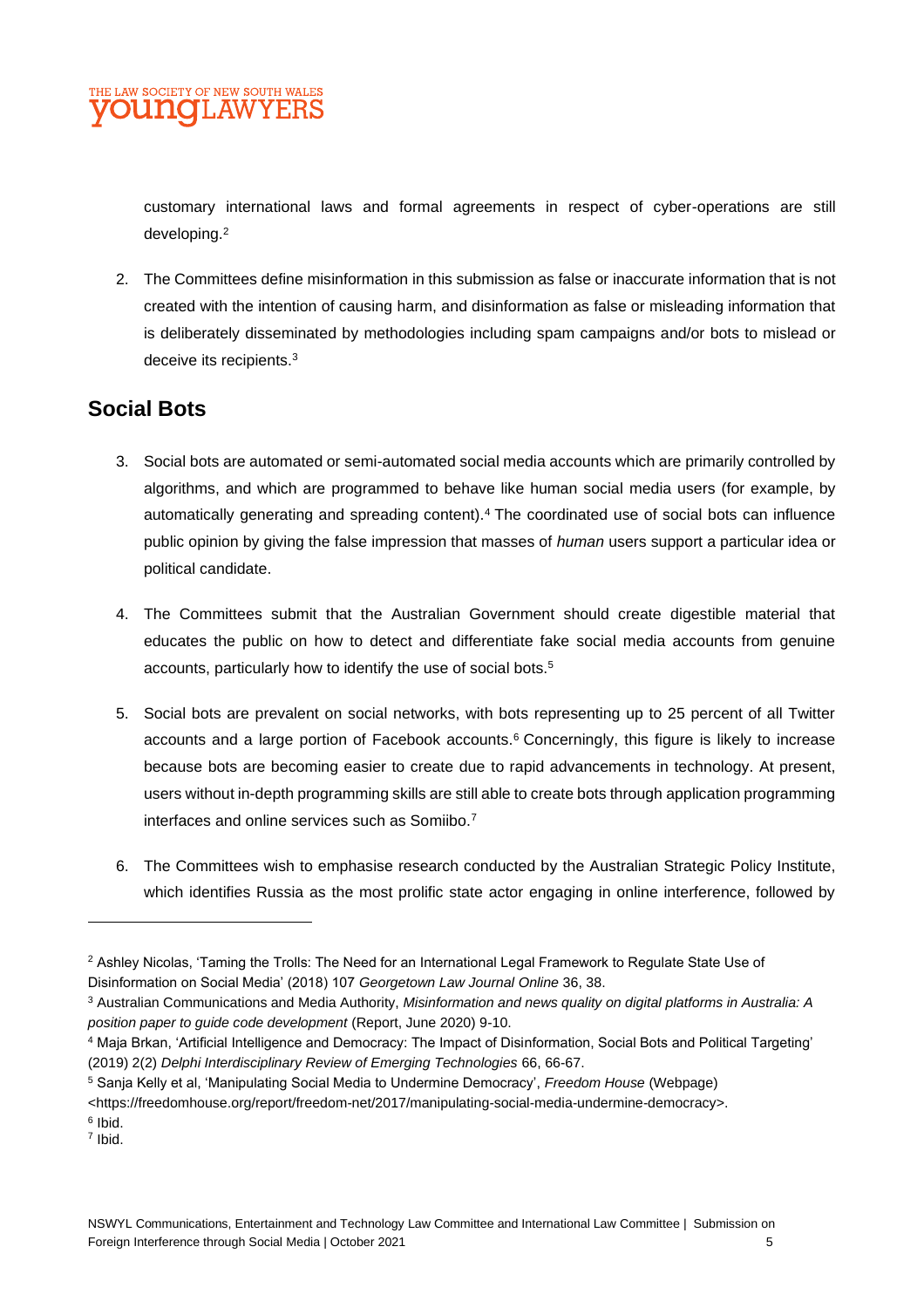China, Iran and North Korea.<sup>8</sup> These governments rely on a 'complex production and dissemination apparatus… to enable large-scale and complex information operations' targeting democratic institutions, public opinion and civilian infrastructure.<sup>9</sup> This 'apparatus' involves the use of fake social media accounts (including social bots and 'troll farms') to amplify false news stories from statecontrolled and state-censored media outlets.<sup>10</sup> For example, it is estimated that 2.12 million tweets about the 2016 US election originated from malicious Russian-linked accounts.<sup>11</sup> The Committees submit that the Australian Government should consider these examples as case studies of a global trend.

7. The Committees submit that the Australian Government should take proactive steps to improve public awareness, and media literacy regarding the presence, effect, and detection of social bots and troll farms. The Committees note that while the detection of bots has increasingly become a specialised area of research,<sup>12</sup> (particularly with new classes of bots multiplying at a speed difficult to monitor) it is nevertheless important that the public are provided with tools to improve their social media literacy to ensure that they can critically appraise the information being disseminated.

### **Social media algorithms amplify malicious content**

8. The Committees submit that the Australian Government should require social media outlets operating in Australia to implement a policy which mandates the imposition of adequate checks and balances, and transparency to monitor the role of its algorithm in the spread of misinformation and manipulated content.<sup>13</sup>

<sup>&</sup>lt;sup>8</sup> Danielle Cave and Jake Wallis, 'Defending democracies from disinformation and cyber-enabled foreign interference', *Australian Strategic Policy Institute* (online, 22 April 2021) [<https://www.aspistrategist.org.au/defending-democracies](https://www.aspistrategist.org.au/defending-democracies-from-disinformation-and-cyber-enabled-foreign-interference/)[from-disinformation-and-cyber-enabled-foreign-interference/>](https://www.aspistrategist.org.au/defending-democracies-from-disinformation-and-cyber-enabled-foreign-interference/).

<sup>9</sup> Todd Helmus et al, 'Russian Social Media Influence, Understanding Russian Propaganda in Eastern Europe' RAND Corporation (2018) 11.

<sup>&</sup>lt;sup>10</sup> Jonathan Schnader, 'Accounting for Foreign Disinformation: National Security Regulatory Proposals for Social Media Accounts and False Speech' (2021) 36(1) *Journal of Law & Politics* 1, 10.

<sup>11</sup> Open Hearing on Foreign Influence Operations' Use of Social Media Platforms (Company Witnesses): Hearing Before the Senate Select Committee on Intelligence, 115th Cong. 22 (2018) (testimony of Jack Dorsey, Chief Executive Officer, Twitter, Inc.).

 $12$  Franziska Martini et al, 'Bot, or not? Comparing three methods for detecting social bots in give political discourses' (2021) 8(2) *Big Data & Society* 1, 3.

<sup>13</sup> Yaël Eisenstat, 'How to Hold Social Media Accountable for Undermining Democracy', *Harvard business Review* (Web page, 11 January 2021) <https://hbr.org/2021/01/how-to-hold-social-media-accountable-for-undermining-democracy>.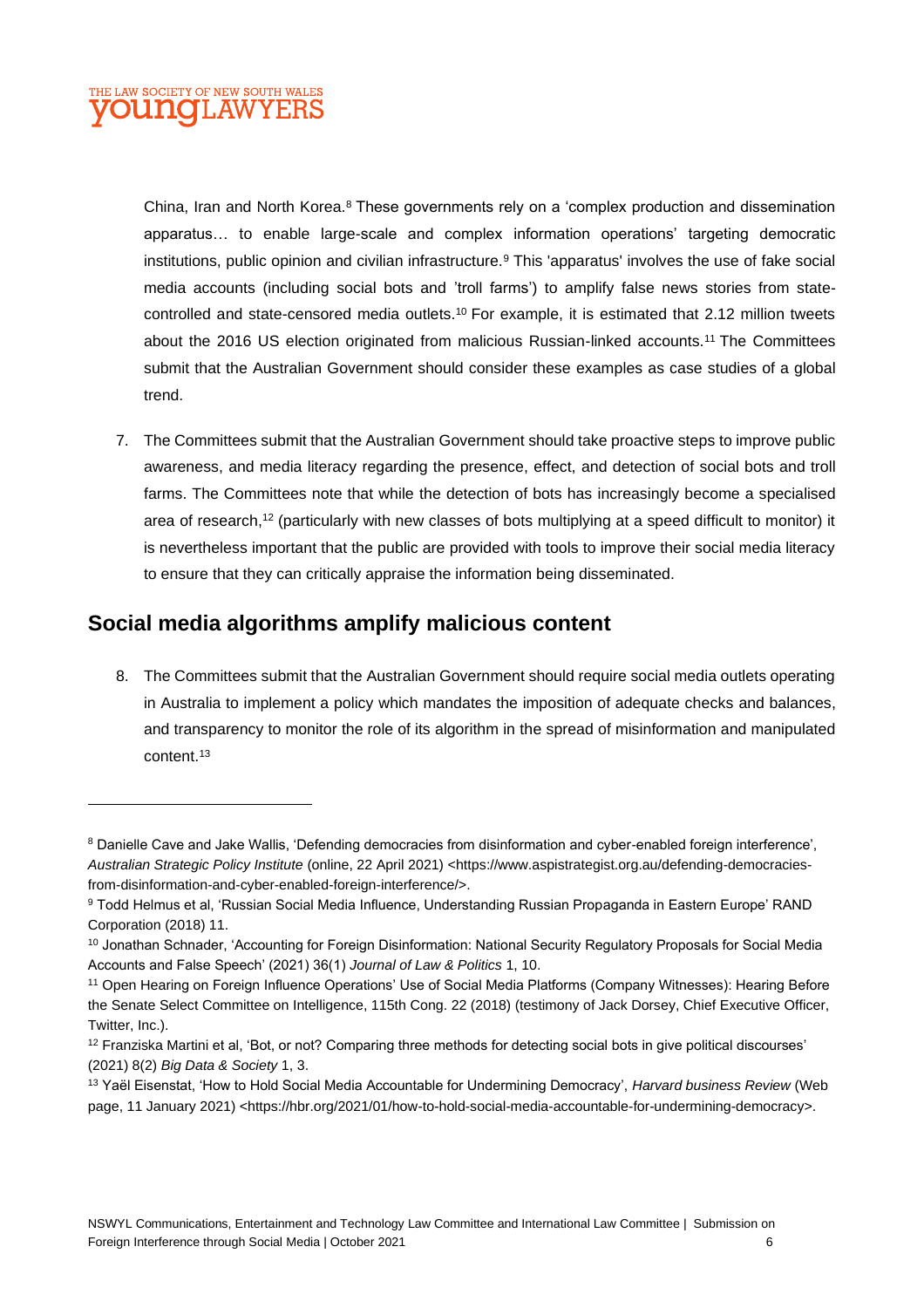#### **Viral by design**

9. The Committees submit that an integral part of proactive social media surveillance is understanding and exploring malicious actors who exploit social media algorithms to maximise the reach of manipulated content, such as 'deepfakes'. Deepfake technologies enable the manipulation of audiovisual material to depict events that never happened, including creating realistic audio/video recordings of people, and are increasingly sophisticated in terms of believability due to advancements in artificial intelligence.<sup>14</sup> Content produced by deepfake technology is often designed to be shocking because social media algorithms generally filter and prioritise content shown to users with a focus on maximising user-engagement. As a result, 'deep-fakes' have a strong tendency to go 'viral' and rapidly reach wide audiences.

#### **Inadequate checks and balances**

- 10. The Committees wish to highlight a range of risks which the Australian Government faces if adequate checks and balances of social media are not put in place.
- 11. Social networks are designed to maximise user-engagement rather than detect falsehoods and inaccuracies. Moreover, unlike traditional print media, the publication of online content is not subject to verification processes and editorial standards. As a result, false news stories are freely disseminated in the public domain; for example, false reports that Pope Francis had endorsed Donald Trump's 2016 presidential candidacy attracted 960,000 Facebook engagements over one month.<sup>15</sup> Mark Zuckerberg himself has acknowledged that Facebook 'didn't do enough'<sup>16</sup> to prevent the misuse of the platform to spread fake news, hate speech, and facilitate foreign interference in elections.<sup>17</sup>
- 12. Over a ten-year period, false news content on Twitter has 'diffused significantly further, faster, deeper and more broadly than the truth'.<sup>18</sup>

<sup>&</sup>lt;sup>14</sup> Maja Brkan, 'Artificial Intelligence and Democracy: The Impact of Disinformation, Social Bots and Political Targeting' (2019) 2(2) *Delphi - Interdisciplinary Review of Emerging Technologies* 66.

<sup>15</sup> Hannah Ritchie, 'Read All About It: The Biggest Fake News Stories of 2016' *CNBC* (online, 30 December 2016) <https://www.cnbc.com/2016/12/30/read-all-about-it-the-biggest-fake-news-stories-of-2016.html>.

<sup>16</sup> Facebook, Social Media Privacy, and the Use and Abuse of Data: Joint Hearing Before the S Comm. on the Judiciary, S. Comm. on Commerce, Sci., & Transp., 115th Cong. 8 (2018) (testimony of Mark Zuckerberg, Chairman and Chief Executive Officer, Facebook).

 $17$  Ibid.

<sup>18</sup> Soroush Vosoughi et al, 'The Spread of True and False News Online' (2018) 359 *Science* 1146, 1146-1151.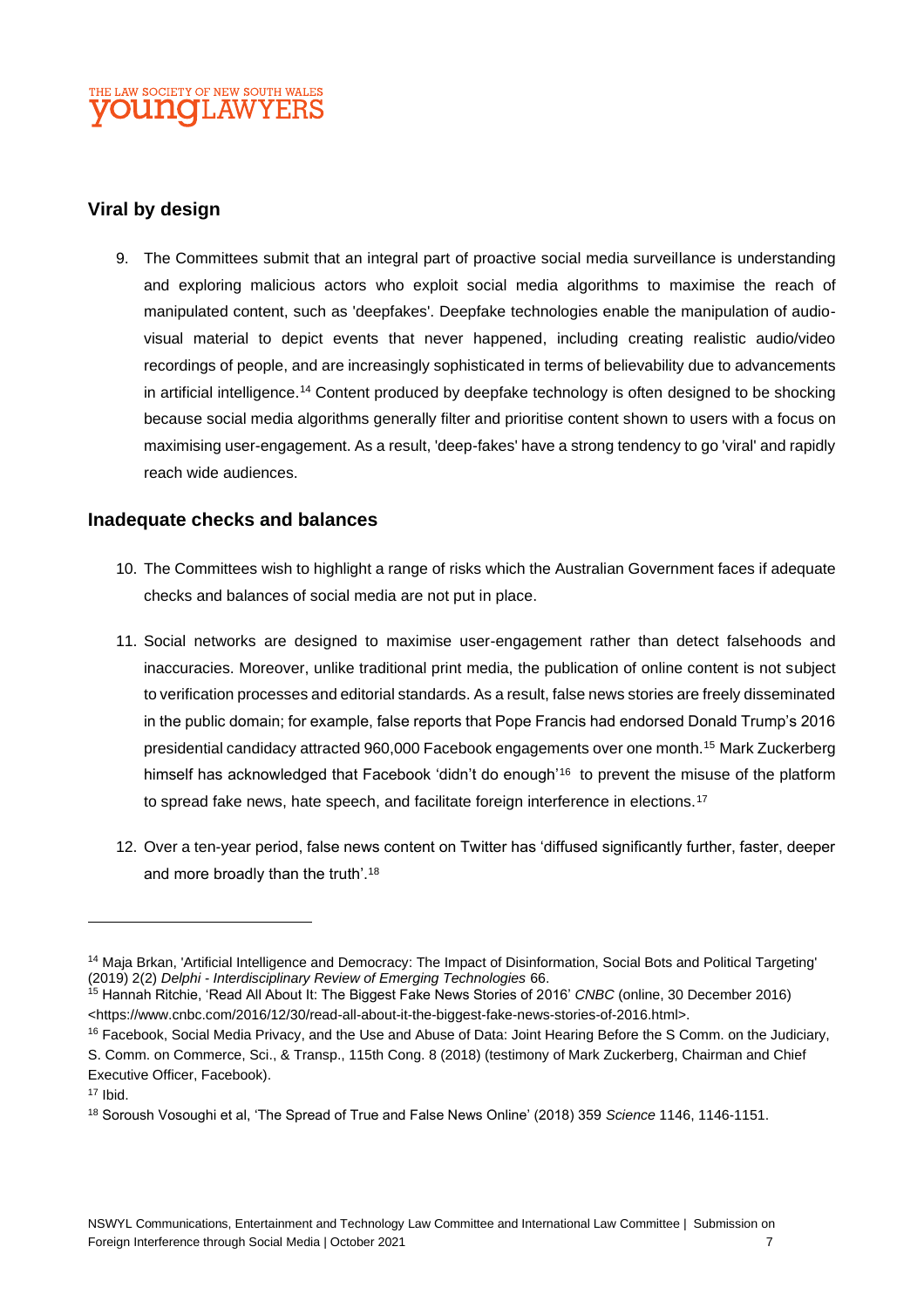

**13.** In Australia, the scale and impact of 'fake news', and the ease with which malignant actors can manipulate open information environments, is compounded by relatively low rates of media literacy in society.<sup>19</sup>

### **Part C - international policy responses to cyber-enabled foreign interference and misinformation**

- 14. It is a delicate balancing act to ensure that human rights, the right to privacy and freedom of speech are continually being upheld and not undermined by totalitarian measures that extend past the necessary protective intentions of the legislation. The right to hold opinions without interference is protected by the *International Covenant on Civil and Political Rights* (**ICCPR**).<sup>20</sup> Freedom of opinion and freedom of expression are the two pillars of every free and democratic society,<sup>21</sup> enforcement of legislation must ensure not to encroach on these foundations. In a recent case, *Zhang v Commissioner of Police*, *<sup>22</sup>* the validity of the current legislative framework in *Criminal Code Act 1995* (Cth) under section 92.3(1) and  $(2)^{23}$  was challenged as a breach of implied political freedoms. However, the judgement deemed this issue "unnecessary to answer", resulting in uncertainty as to the existence and functionality of the right to political freedom and freedom of expression. <sup>24</sup> Unfortunately, the encroachment of legislation on implied rights remains unanswered. Therefore the balancing act is ensuring that political rights and freedoms are protected while ensuring that Australia's democracy is free from foreign interference especially through cyber-enabled misinformation.
- 15. One example of foreign interference impacting the democratic right of political communication in Australia was during the same-sex plebiscite, when a Panama registered, US hosted website published and advertised homophobic material to support the 'no' campaign in contravention of Australian electoral laws.<sup>25</sup> The AEC stated that it did not have sufficient resources to identify parties

<sup>19</sup> See Tanya Notley et al, *Adult Media Literacy in Australia: Attitudes, Experiences and Needs* (Report, 14 April 2021); Jocelyn Nettlefold and Kathleen Williams, *Insight Five: A Snapshot of Media Literacy in Australian Schools* (Report, 3 September 2018).

<sup>20</sup> *International Covenant on Civil and Political Rights,* opened for signature 19 December 1996, 999 UNTS 171 (entered into force 23 March 1976) art 19(1).

<sup>21</sup> Human Rights Committee, *General Comment No. 34: Article 19: Freedoms of opinion and expression to the International Covenant on Civil and Political Rights,* 102nd sess, UN Doc CCPR/C/GC/34 (12 September 2011). <sup>22</sup>*Zhang v Commissioner of Police* [2021] HCA 16, 33.

<sup>23</sup> Ibid.

<sup>24</sup> Belinda Baker, 'A court should be wary', *Aus Pub Law* (online, 16 June 2021) [<https://auspublaw.org/2021/06/a-court](https://auspublaw.org/2021/06/a-court-should-be-wary-zhang-v-commissioner-of-police-2021-hca-16/)[should-be-wary-zhang-v-commissioner-of-police-2021-hca-16/>](https://auspublaw.org/2021/06/a-court-should-be-wary-zhang-v-commissioner-of-police-2021-hca-16/)

<sup>&</sup>lt;sup>25</sup> Christopher Knaus and Nick Evershed, 'Electoral Watchdog Powerless to Crack Down on Offshore Political Ads Targeting Australians', *The Guardian* (Online, 24 July 2018) [<https://www.theguardian.com/australia](https://www.theguardian.com/australia-news/2018/jul/24/australian-watchdog-unable-to-enforce-political-advertising-law-over-offshore-sites)[news/2018/jul/24/australian-watchdog-unable-to-enforce-political-advertising-law-over-offshore-sites>](https://www.theguardian.com/australia-news/2018/jul/24/australian-watchdog-unable-to-enforce-political-advertising-law-over-offshore-sites)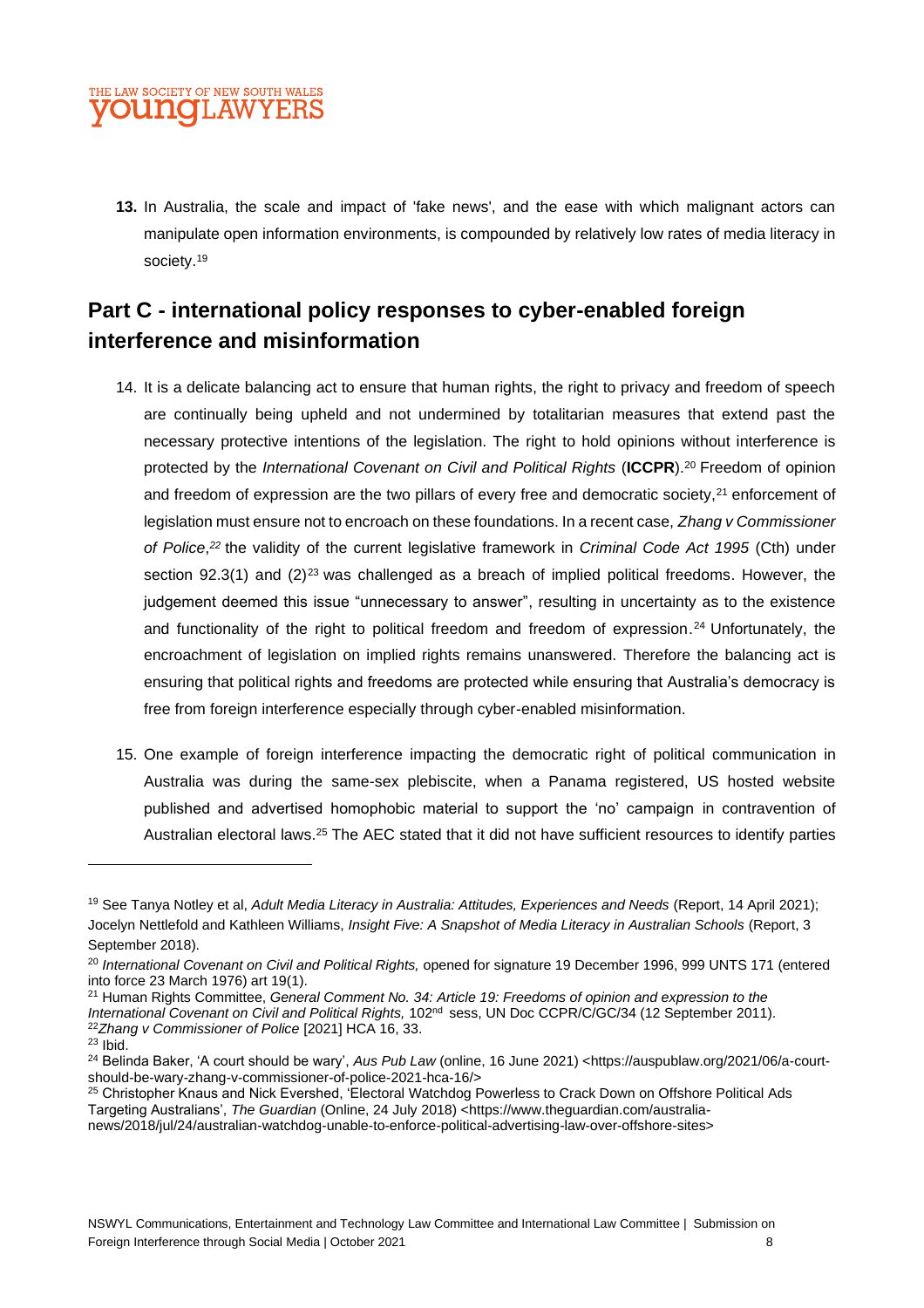

behind the campaign, or rectify the breach.<sup>26</sup> A further example of this interference is demonstrated in the lead up to the 2019 Federal Election, where research found that a Russian-linked troll farm was using Twitter to increase anti-Islamic sentiment and support for Julian Assange in Australia.<sup>27</sup>

- 16. The impact of foreign interference in Australia is again magnified by an enforceability gap, where laws applying to communications on traditional media fail to appropriately engage with breaches on online media platforms. For example, Facebook failed to remove a political advertisement that did not display the required disclaimer during an election in a timely manner.<sup>28</sup> The AEC stated it had experienced difficulties with the responsiveness to their requests from social media companies more broadly.<sup>29</sup>
- 17. In 2018, the Australian Government passed the *National Security Legislation Amendment (Espionage and Foreign Interference) Act 2018* (Cth) (**EFI Act**) which implemented foreign interference offences into the *Criminal Code Act 1995* (Cth).<sup>30</sup> The introduced offences aim to criminalise individuals who engage in misconduct with intent to influence or threaten political governmental processes.<sup>31</sup> The amendment to the *Criminal Code <sup>32</sup>* is a progressive step in modernising and adapting legal frameworks to protect Australian's democratic and political rights from foreign interference.<sup>33</sup>
- 18. Many concerns have been identified since the introduction of the new offences.<sup>34</sup> The Law Council of Australia (**LCA**) expressed its concerns regarding the restrictive nature of the introduced offences, in particular the impact they may have on investigative journalism on behalf of foreign entities.<sup>35</sup> Another

<sup>26</sup> Ibid.

<sup>27</sup> Paul Karp, 'Russian Twitter trolls stoking anti-Islamic sentiment in Australia, experts warn' *The Guardian* (online, 20 November 2018) [<https://www.theguardian.com/australia-news/2018/nov/20/russian-twitter-trolls-stoking-anti-islamic](https://www.theguardian.com/australia-news/2018/nov/20/russian-twitter-trolls-stoking-anti-islamic-sentiment-in-australia-experts-warn)[sentiment-in-australia-experts-warn>](https://www.theguardian.com/australia-news/2018/nov/20/russian-twitter-trolls-stoking-anti-islamic-sentiment-in-australia-experts-warn).

<sup>28</sup> Joint Standing Committee on Electoral Matters, Parliament of Australia, *Australian Electoral Commission Annual Report 2017-18* (Status Report, March 2019) [3.19]-[3.23].

<sup>29</sup> Nick Evershed, 'Facebook took month to remove page that violated same-sex marriage safeguard laws', *The Guardian*  (online, 2 November 2017) [<https://www.theguardian.com/technology/2017/nov/02/facebook-took-month-to-remove](https://www.theguardian.com/technology/2017/nov/02/facebook-took-month-to-remove-page-that-violated-same-sex-marriage-safeguard-laws)[page-that-violated-same-sex-marriage-safeguard-laws>](https://www.theguardian.com/technology/2017/nov/02/facebook-took-month-to-remove-page-that-violated-same-sex-marriage-safeguard-laws).

<sup>30</sup> Criminal Code Act 1995(Cth) sch 1 div 92.

<sup>&</sup>lt;sup>31</sup> Explanatory Memorandum, National Security Legislation Amendment (Espionage and Foreign Interference) Bill 2018 [27].

<sup>32</sup> *Criminal Code Act 1995* (Cth) sch 1 div 92.

<sup>33</sup> Law Council of Australia, Submission to the Parliamentary Joint Committee on Intelligence and Security, *National Security Legislation Amendment (Espionage and Foreign Interference) Bill 2017* (22 January 2018) [<](file:///C:/Program%20Files%20(x86)/Mimecast/PATI/temp/6aef8123-f6b4-4756-a2a8-7faa06b81d39/)

[https://www.lawcouncil.asn.au/docs/10bff746-c300-e811-93fb-005056be13b5/3390%20-](https://www.lawcouncil.asn.au/docs/10bff746-c300-e811-93fb-005056be13b5/3390%20-%20National%20Security%20Legislation%20Amendment%20Espionage%20and%20Foreign%20Interference%20Bill%202017.pdf)

[<sup>%20</sup>National%20Security%20Legislation%20Amendment%20Espionage%20and%20Foreign%20Interference%20Bill%2](https://www.lawcouncil.asn.au/docs/10bff746-c300-e811-93fb-005056be13b5/3390%20-%20National%20Security%20Legislation%20Amendment%20Espionage%20and%20Foreign%20Interference%20Bill%202017.pdf) [02017.pdf>](https://www.lawcouncil.asn.au/docs/10bff746-c300-e811-93fb-005056be13b5/3390%20-%20National%20Security%20Legislation%20Amendment%20Espionage%20and%20Foreign%20Interference%20Bill%202017.pdf).

<sup>34</sup> NSW Young Lawyers, International Law Committee Submission to the Select Committee on *Foreign Interference through Social Media* (13 March 2020) 5 [<https://www.lawsociety.com.au/sites/default/files/2021-](https://www.lawsociety.com.au/sites/default/files/2021-04/20200313_Submission_to_the_Select_Committee_on_Foreign_Interference_th.pdf) [04/20200313\\_Submission\\_to\\_the\\_Select\\_Committee\\_on\\_Foreign\\_Interference\\_th.pdf>](https://www.lawsociety.com.au/sites/default/files/2021-04/20200313_Submission_to_the_Select_Committee_on_Foreign_Interference_th.pdf).

<sup>35</sup> Law Council of Australia, Submission to the Parliamentary Joint Committee on Intelligence and Security, *National*  Security Legislation Amendment (Espionage and Foreign Interference) Bill 2017 (22 January 2018) 51 [157], [<](https://www.lawcouncil.asn.au/docs/10bff746-c300-e811-93fb-005056be13b5/3390%20-%20National%20Security%20Legislation%20Amendment%20Espionage%20and%20Foreign%20Interference%20Bill%202017.pdf) [https://www.lawcouncil.asn.au/docs/10bff746-c300-e811-93fb-005056be13b5/3390%20-](https://www.lawcouncil.asn.au/docs/10bff746-c300-e811-93fb-005056be13b5/3390%20-%20National%20Security%20Legislation%20Amendment%20Espionage%20and%20Foreign%20Interference%20Bill%202017.pdf)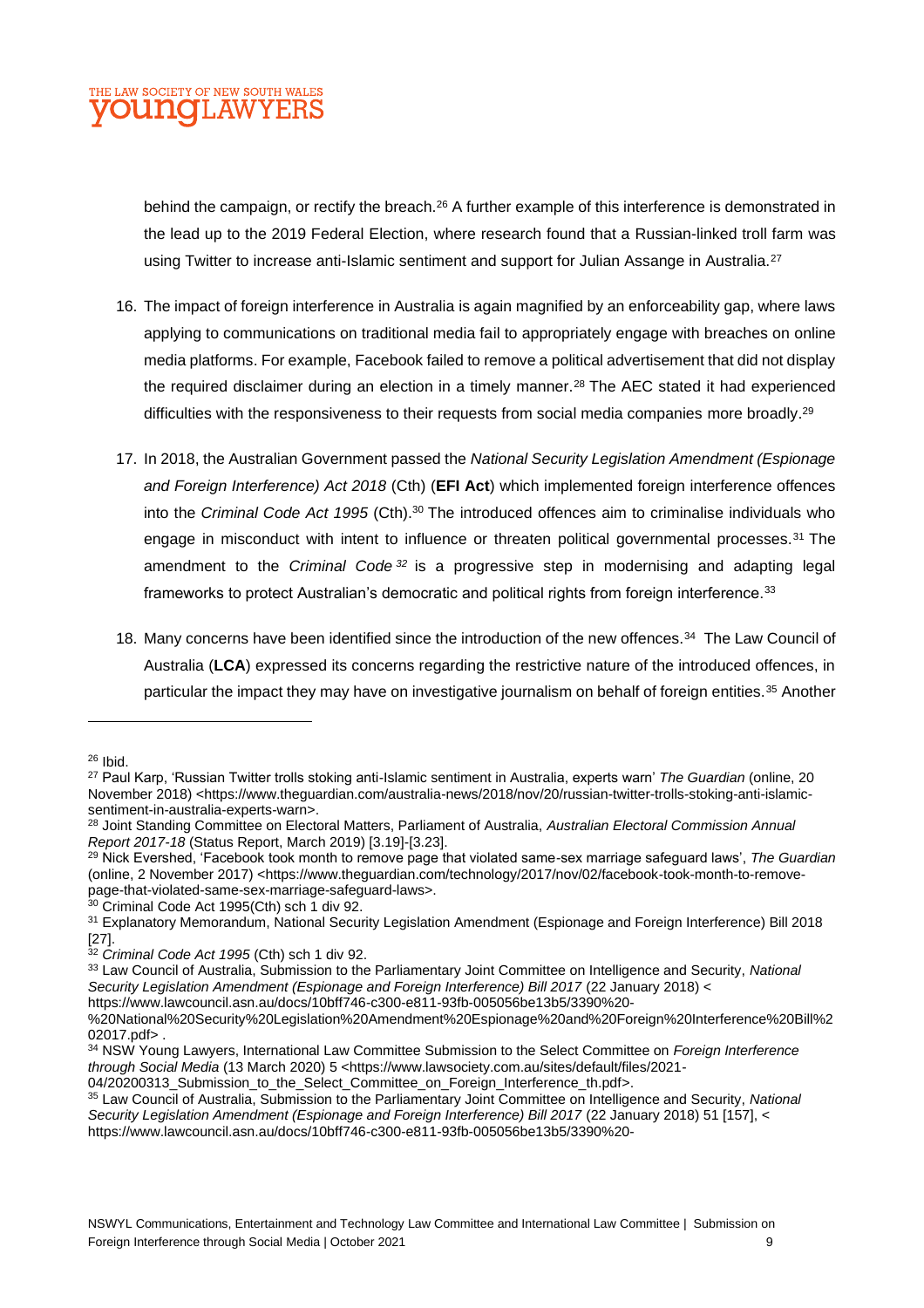### THE LAW SOCIETY OF NEW SOUTH WALES **OUNGLAW**

concern the LCA raised is the broad definition of select terms used within the new offences including but not limited to: 'inherently harmful information' and 'foreign intelligence agency'.<sup>36</sup> Other concerns raised include the fast-paced development of technology and the legislative deterrence framework's ability to respond to these rapid developments adequately to ensure all relevant conduct is captured.<sup>37</sup> For instance, under the *Broadcasting Services Act* in Australia, the media is subject to blackout times in relation to federal elections where they are unable to broadcast during those relevant periods.<sup>38</sup> Many broadcasting companies have since begun utilising their social media platforms to circumvent their licencing restrictions during relevant blackout periods, highlighting the limitations of technology specific drafting. 39

- 19. Foreign interference has posed challenges to democracy via the utilisation of misinformation and digital technology; however, these challenges are not unique to Australia. It is a constant global concern that many international governments have faced and have enacted relevant policies to attempt to mitigate the impacts of cyber-enabled misinformation. Australia would significantly improve its response to cyber-enabled interference and misinformation by observing and adapting its policies in accordance with the international community.
- 20. Australia's response requires alignment with current international obligations and respects fundamental legal human rights principles. The delicate balance between protection and curtailment of rights has not always been met, with some States' responses on this growing issue not taking fundamental human rights principles into consideration. Consequently, they have received criticism from the international community. Recently, Singapore introduced and passed the Foreign Interference (Countermeasures) Bill<sup>40</sup> with the purpose of "preventing, detecting and disrupting foreign

[04/20200313\\_Submission\\_to\\_the\\_Select\\_Committee\\_on\\_Foreign\\_Interference\\_th.pdf>](https://www.lawsociety.com.au/sites/default/files/2021-04/20200313_Submission_to_the_Select_Committee_on_Foreign_Interference_th.pdf).

<sup>38</sup> *Broadcasting Services Act 1992* (Cth), sch 2 s 3A.

[<sup>%20</sup>National%20Security%20Legislation%20Amendment%20Espionage%20and%20Foreign%20Interference%20Bill%2](https://www.lawcouncil.asn.au/docs/10bff746-c300-e811-93fb-005056be13b5/3390%20-%20National%20Security%20Legislation%20Amendment%20Espionage%20and%20Foreign%20Interference%20Bill%202017.pdf) [02017.pdf>](https://www.lawcouncil.asn.au/docs/10bff746-c300-e811-93fb-005056be13b5/3390%20-%20National%20Security%20Legislation%20Amendment%20Espionage%20and%20Foreign%20Interference%20Bill%202017.pdf).

<sup>36</sup> Law Council of Australia, Submission to the Parliamentary Joint Committee on Intelligence and Security, *National Security Legislation Amendment (Espionage and Foreign Interference) Bill 2017* (22 January 2018) [221] [<](https://www.lawcouncil.asn.au/docs/10bff746-c300-e811-93fb-005056be13b5/3390%20-%20National%20Security%20Legislation%20Amendment%20Espionage%20and%20Foreign%20Interference%20Bill%202017.pdf) [https://www.lawcouncil.asn.au/docs/10bff746-c300-e811-93fb-005056be13b5/3390%20-](https://www.lawcouncil.asn.au/docs/10bff746-c300-e811-93fb-005056be13b5/3390%20-%20National%20Security%20Legislation%20Amendment%20Espionage%20and%20Foreign%20Interference%20Bill%202017.pdf)

[<sup>%20</sup>National%20Security%20Legislation%20Amendment%20Espionage%20and%20Foreign%20Interference%20Bill%2](https://www.lawcouncil.asn.au/docs/10bff746-c300-e811-93fb-005056be13b5/3390%20-%20National%20Security%20Legislation%20Amendment%20Espionage%20and%20Foreign%20Interference%20Bill%202017.pdf) [02017.pdf>](https://www.lawcouncil.asn.au/docs/10bff746-c300-e811-93fb-005056be13b5/3390%20-%20National%20Security%20Legislation%20Amendment%20Espionage%20and%20Foreign%20Interference%20Bill%202017.pdf).

<sup>37</sup> NSW Young Lawyers, International Law Committee Submission to the Select Committee on *Foreign Interference through Social Media* (13 March 2020) 5 [<https://www.lawsociety.com.au/sites/default/files/2021-](https://www.lawsociety.com.au/sites/default/files/2021-04/20200313_Submission_to_the_Select_Committee_on_Foreign_Interference_th.pdf)

<sup>39</sup> Danielle Long, 'Australia TV networks to stream political advertising online during election black out', *The Drum*  (online, 13 May 2019) [<https://www.thedrum.com/news/2019/05/13/australia-tv-networks-stream-political-advertising](https://www.thedrum.com/news/2019/05/13/australia-tv-networks-stream-political-advertising-online-during-election-blackout)[online-during-election-blackout>](https://www.thedrum.com/news/2019/05/13/australia-tv-networks-stream-political-advertising-online-during-election-blackout).

<sup>40</sup> Human Rights Watch, '*Withdraw Foreign Interference (Countermeasures) Bill*' (Online at 13 October 2021) < Singapore: Withdraw Foreign Interference (Countermeasures) Bill | Human Rights Watch (hrw.org)>.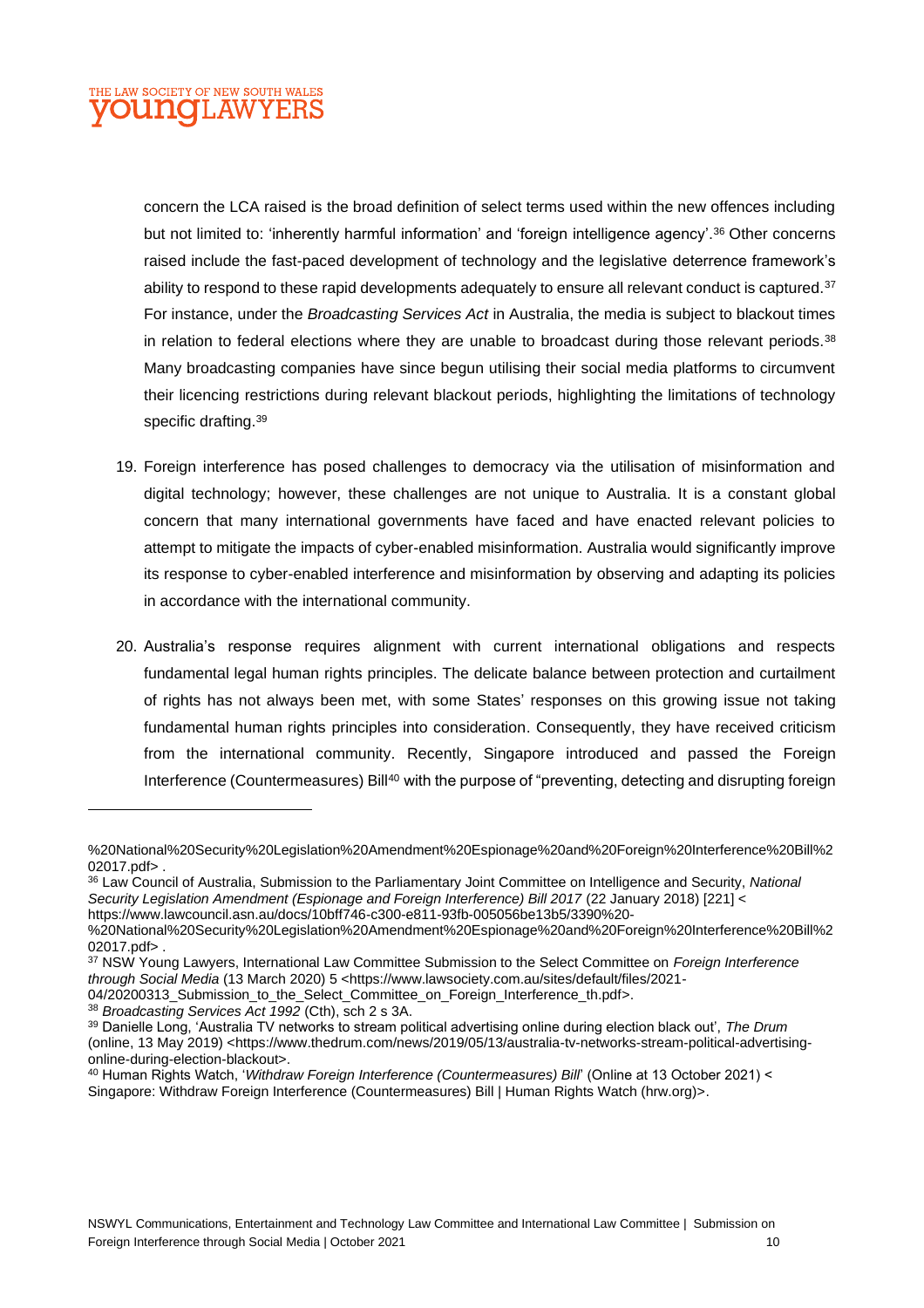

interference in domestic politics". <sup>41</sup> However, the broad construction of the legislation creates an overreach of executive power which impinges on the human rights of freedom of expression and privacy.<sup>42</sup> Human Rights Watch requested withdrawal of this Bill on the grounds that is does not satisfy the principles of legality, necessity and proportionality recognised in international law. <sup>43</sup> These principles ensure that the individual human rights are maintained and the establishment of new laws are narrowly defined and directly related to the cause they were created to address.<sup>44</sup> It is crucial for Australia to consider these legal principles when developing new policies to address the issue of foreign interference and to ensure that the balance between human rights and the protection of Australia's democracy is preserved.

- 21. Observing developments in Canada, the UK, the European Union (**EU**) and Ukraine provide opportunities to identify potential solutions which Australia may consider adapting. These are briefly discussed below.
- 22. The Canadian House of Commons produced a report addressing the threats and risks of disinformation, along with a range of recommendations to mitigate impacts of foreign interference.<sup>45</sup> Many of their recommendations involved increased education surrounding the impacts of foreign interference. Another recommendation was to increase transparency of political advertising by including identity authentication when publishing political advertisements online. <sup>46</sup> Australia has already implemented a transparency scheme known as the *Foreign Influence Transparency Scheme Public Register*. <sup>47</sup> However, as discussed above, Australia has relatively low media literacy rates, making the population vulnerable to misinformation in a digital context.<sup>48</sup>
- 23. The UK has led numerous investigations and funded research schemes on the impacts of foreign interference through social media. Subsequently, the UK government has implemented legislative and

 $43$  Ibid.

<sup>44</sup> Human Rights Committee, *General Comment No. 34: Article 19: Freedoms of opinion and expression to the International Covenant on Civil and Political Rights,* 102nd sess, UN Doc CCPR/C/GC/34 (12 September 2011). <sup>45</sup> Canadian House of Commons Standing Committee on Access to Information, Privacy and Ethics, *Democracy Under Threat : Risks and Solutions in the Era of Disinformation and Data Monopoly* (Report, December 2018) [<https://www.ourcommons.ca/Content/Committee/421/ETHI/Reports/RP10242267/ethirp17/ethirp17-e.pdf>](https://www.ourcommons.ca/Content/Committee/421/ETHI/Reports/RP10242267/ethirp17/ethirp17-e.pdf).

<sup>46</sup> Ibid.

<sup>41</sup> Ministry of Home Affairs Singapore, '*First Reading of Foreign Interference (Countermeasures) Bill'* (online at 13 September 2021) <First Reading of Foreign Interference (Countermeasures) Bill (mha.gov.sg)>. <sup>42</sup> Human Rights Watch (n 40).

<sup>47</sup> Australian Electoral Commission, 'Electoral Integrity Assurance Taskforce' (online, 9 June 2021) [<https://www.aec.gov.au/elections/electoral-advertising/electoral-integrity.htm>](https://www.aec.gov.au/elections/electoral-advertising/electoral-integrity.htm).

<sup>48</sup> See Tanya Notley et al, *Adult Media Literacy in Australia: Attitudes, Experiences and Needs* (Report, 14 April 2021); Jocelyn Nettlefold and Kathleen Williams, *Insight Five: A Snapshot of Media Literacy in Australian Schools* (Report, 3 September 2018).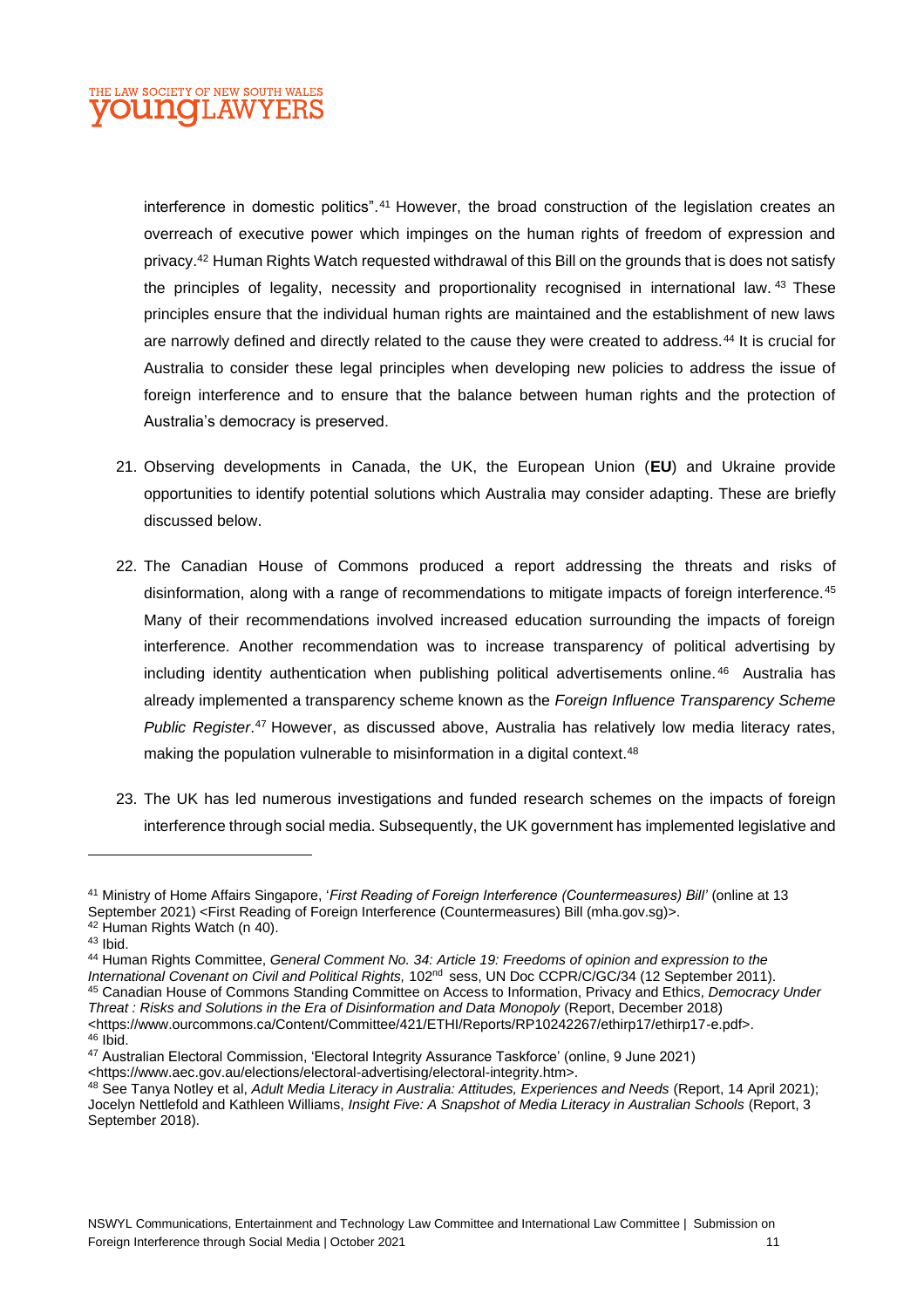

non-legislative responses to mitigate harms. Recommendations extracted from these investigations, *inter alia,* include the revision of the UK electoral law to cover 'modern' campaigning methods and to expand the powers of the electoral commission to compel social media companies to provide relevant and valid information to their inquiries.<sup>49</sup>

- 24. The Committees submit that the Australian Government would be able to protect Australians' democratic rights more adequately if the powers of the AEC were expanded to provide authority to compel social media companies to provide information within specified timeframes. Failure to comply with these requests should be met with substantial penalties.
- 25. The Committees recommend that the Australian Government could also benefit from modernising legislation that governs the campaigning laws for elections. The Committees submit that the *Broadcasting Services Act 1992* (Cth) is a legislative instrument which could be modernised to include social media and online advertising in relation to the blackout periods.
- 26. The EU has been particularly proactive in its approach to mitigate foreign interference, by implementing a specialist regulatory body, risk management policies and alert systems. The EU has established a task force as part of their specialist regulatory body known as the EU External Action Services (EEAS)<sup>50</sup>, with the intent to investigate and expose misinformation. To date, this task force has been successful in exposing over 65,000 cases of misinformation.<sup>51</sup> These cases are accessible online to assist in increasing the public's awareness.<sup>52</sup>
- 27. The Committees submit that the Australian Government should evaluate the current structure and expand the objectives of the Electoral Integrity Assurance Taskforce (**EIA Taskforce**) to take a more proactive approach in exposing cases of interference.
- 28. The Committees submit that the EIA Taskforce should implement an online searchable platform where previous cases can be listed in plain English to assist with public awareness.
- 29. Finally, the Committees refer to the developments in Ukraine, where the Ukraine has adopted a 'Learn to Discern' program in its schools to help students identify misinformation in online forums. This

<sup>49</sup> House of Commons, Digital, Culture, Media and Sport Committee, *Final Report on Disinformation and 'Fake News',*  Recommendations 20-24.

<sup>50</sup> European Commission, 'Questions and Answers about the East StratCom Task Force' (online, 5 December 2018) [<https://eeas.europa.eu/headquarters/headquarters-homepage/2116/-questions-and-answers-about-the-east-stratcom](https://eeas.europa.eu/headquarters/headquarters-homepage/2116/-questions-and-answers-about-the-east-stratcom-task-force_en)[task-force\\_en>](https://eeas.europa.eu/headquarters/headquarters-homepage/2116/-questions-and-answers-about-the-east-stratcom-task-force_en).

<sup>51</sup> European External Action Service's East Strategic Communication Task Force, 'About', *EUvsDisinfo* (Online) [<https://euvsdisinfo.eu/about/>](https://euvsdisinfo.eu/about/).

<sup>52</sup> Ibid.